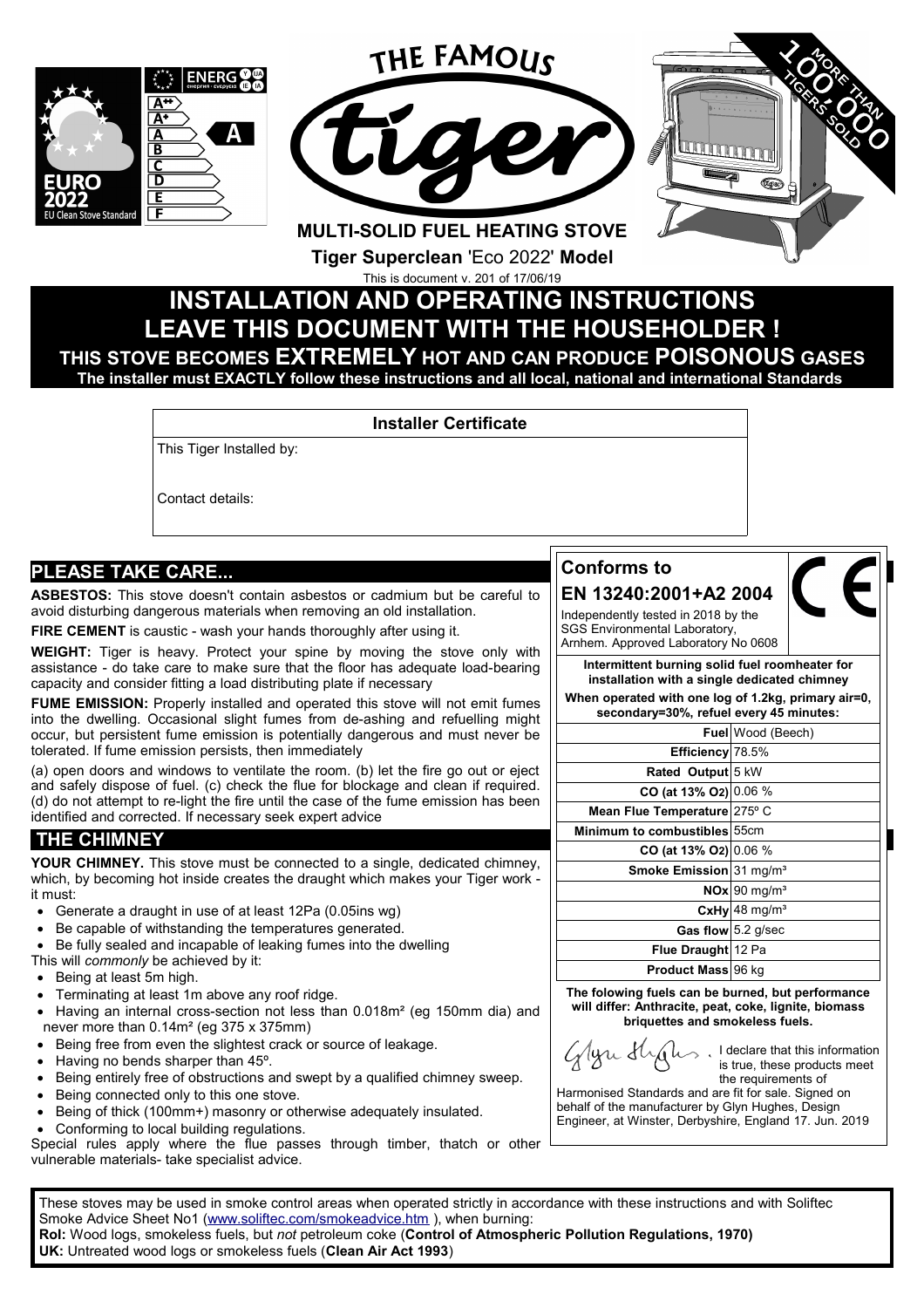**ASSEMBLY**

**LEGS:** Attach the legs. If the hearth is uneven, fit one or more washers between any leg and the Tiger body to lengthen it. Fix the



*Tiger shown with both the optional longer legs and 'Americana' cooktop kit fitted*

Tiger down to the hearth through the legs using the screws provided. You can get optional: Long legs (add 120mm height) or 'Americana' warming shelves (total stove width; 765mm)

#### **FITTING**

**HEARTH:** The Tiger must be fitted onto a non-combustible hearth providing protection for at least 150mm to each side and 250mm in front. The Tiger has a thermal barrier plate underneath and will not raise hearth temperature above 100°C so a light duty hearth may be emission. used, conforming to your local building regulations. There must be **LIGHTING** Empty the ashes. no *unprotected* combustible material, including fuel, within 55cm.

Where these distances can't be met, protective materials are available.

**FLUE CONNECTION:** The Tiger can be connected to the chimney (using approved flue pipe components) in several ways, two of which are shown here. Whichever method is used it is imperative that: (1) The route for gases from the Tiger to the chimney terminal is completely air-tight; seal all joins with fireproof cement and/or heatproof rope. (2) It is possible to sweep the entire length- access doors may be required. (3) The entire construction is of durable fireproof materials- composite board is **not** a suitable material for closure plates, which should be of steel or concrete. The Stove should be secured to the hearth by screwing through the fixing holes drilled in the legs.



**AIR SUPPLY:** Your Tiger needs air to breathe - it *must* have permanent fresh air from outside the building available through a **WOOD** only emits as much carbon to the atmosphere as the tree vent equal to 550mm<sup>2</sup> for each kW of nominal output. This took in when growing, so wood is considered the 'carbon neutral' ventilation can sometimes be provided by air leaking through small fuel. When wood is cut down its cells are full of water. Burning such gaps and cracks in the building (it is commonly accepted that this wet or 'green' wood wastes heat in making steam and produces

alone can often suffice for stoves below about 5kW) but in any case

of doubt, fit a purpose-made air vent. Consider the possibility that an extractor fan, or another fuel-using appliance, elsewhere in the building can pull air *out*.

The optional 'Air Supply Kit' connects your Tiger direct to the outside through a sealed flexible tube and a unique<br>"labyrinth gasket" which 'labyrinth gasket' which delivers the correct amount of air for perfect combustion, along with a trickle of clean, fresh, warmed air to the room air, without draughts.



and the ability to remove stale *Air supply kit - precise fresh, clean, warm air to both stove and room*

**CO DETECTOR: Carbon Monoxide is a poisonous gas, produced by this stove. Fit a CO alarm near the stove.**

#### **LIVING WITH A TIGER**

**STOVES GET VERY HOT!** Use the glove or the handle provided to move hot parts and controls.

**OPENING THE DOOR** This stove is designed to be operated only with the door closed. Open the door slowly when refuelling or de-ashing to minimise fume

Place two or three firelighters close together, or screwed-up paper covered with dry sticks, at the back of the grate and light them. When they are burning well gently fill the fire *very full* with dry fuel, close the door and



set the air control slide to the 'high' position.

**FILLING:** Don't fill the Tiger above the level shown here.

**CONTROL** How fast the fire burns depends on how much air reaches the fuel. The Tiger has two air controls, one below the window ('primary'(1)) and one above ('airwash' (2)) Move the slides to the left for highest output, to the right for 'low'.

Our tests indicate best performance on wood with the primary control all but closed and the airwash 1/3 open. Anthracite works best with the airwash closed and the primary 1/3 open. But the best settings will depend on your fuel, air supply and flue draught and can only be found from experience.

**EMPTYING ASHES** Stir the fire with a poker. Use the tool to lift out the ashpan. Remember to let ash cool before disposing in plastic sacks or dustbins. There is no need to empty every last speck, but ash should never be allowed to build up so that it comes into contact with the underside of the grate.

**EXTENDED BURNING** Allow the fire to burn down to a low, hot firebed. Set the air control to 'low', empty the ash and fully fill with hard fuel such as anthracite (smaller sizes are best).

**CLEANING** Wipe the stove body with a slightly damp cloth when it is cool, don't use abrasives, metal polish or 'cream' cleansers as they can scratch the surface. Polished parts can be brightened using wire wool. Operating the Tiger for a few minutes at high output will usually burn-off any window deposits left by tarry or wet fuels. After a period of use tiny hairline cracks may appear on the window, this is not a fault but is a characteristic of the toughest and most heat-resistant material currently available.

#### **FUELS**

This stove is designed to principally burn dry wood logs. It can also burn a wide range of other low-smoke fuels

**SMOKE CONTROL:** In certain areas special rules apply to reduce smoke nuisance. Check with your local authority.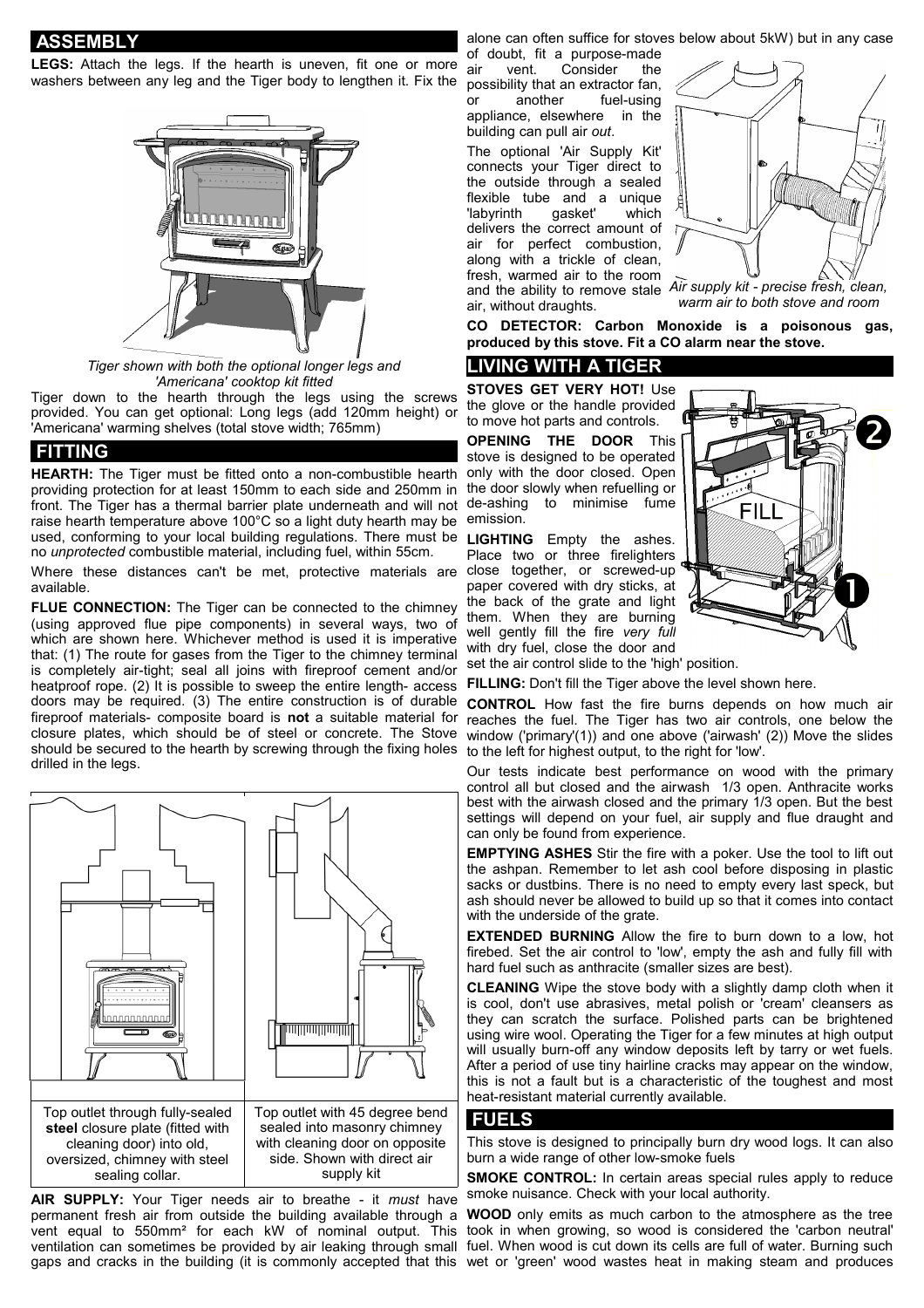flammable, acidic tars which will cling to, and rapidly damage, your LACK OF CONTROLLABILITY This stove is designed to always stove and chimney. Split logs will typically take two years to become burn enough to eliminate smoke - adjust the heat output by how reasonably dry, round logs much longer. Cracks in the ends, a much fuel you put on, as well as by using the controls. hollow sound when tapped and bark falling away are all signs that a log may be ready for use. The fine, white residue produced when wood burns is not ash, but the remains of cell walls which can burn if kept hot enough, so don't de-ash a fire until absolutely necessary



when using wood.

For best performance, and always for low smoke emission:

- Split logs lengthways for drying
- Use logs no bigger than about 100mm x 250mm
- Ensure logs are absolutely dry (less than 20% moisture)
- Fill the Tiger criss-cross, so air can circulate between logs.
- Fill 'little and often'

● When first lighting, or reviving a fire from embers, use only very small, thin, dry, sticks.

● When refuelling, add a log and allow the flames to 'catch' and begin flaming before fully closing the door, then...

- Keep the door firmly closed in normal operation.
- Don't overfill the firebox see the diagram.

**JOINERY WASTE** Dry wood offcuts will burn well, but don't expect softwood waste to burn as cleanly or for as long as hardwood logs.

**ANTHRACITE** (Smokeless) is a natural hard, shiny form of coal. Slow to light, it can burn for very long periods with great heat. Despite its high price-per-bag it generally works out to be one of the cheapest of all fuels. Use the 'small nuts' size.

**PEAT:** Like all fuels, needs to be very, very dry.

**BRIQUETTES** Are compressed blocks of fuel. Types made from plant materials such as straw or wood waste are very variable.. Mineral types, often in an 'egg' shape, are generally able to burn with very little smoke for long periods, but beware of 'economy' versions which may contain harmful sulphur.

**DO NOT USE...** dusty materials like sawdust, they burn far to violently. Don't use non-authorised 'smokeless fuels' or 'petcoke' these are often made with dangerous high-suphur oil waste and will rapidly damage your Tiger. Don't use raw bituminous coal, sometimes sold as 'Polish Coal'. These products, though cheap, rarely represent value for money.

**HOUSEHOLD WASTES** Some plastics give off toxic fumes when burned and remember that batteries and aerosols explode! The Tiger is definitely not an incinerator, so only ever use the recommended fuels and NEVER use liquid fuels in any form.

#### **PROBLEMS**

Problems like those listed here are usually due to some difficulty with the installation, chimney or fuels, so please check back through this leaflet carefully. If necessary seek specialist advice.

**SMOKE FROM THE CHIMNEY** It is quite normal for a little smoke to be emitted from the chimney when the fire is cold, so, start the fire using only a very little fuel. Use only VERY dry fuels.

**DAMAGED LINERS** Your Tiger gets very, very hot inside, it is quite usual for the replaceable liners to crack or craze. They need only be replaced when they have almost completely disintegrated. Help them last longer by using only *very dry* fuel.

**POOR HEAT OUTPUT:** A stove can heat a typical room of *about* 12m<sup>3</sup> volume for each kW of output, so a 5kW model can heat up to body become scratched or dull, repaint it only with heat resistant  $(12 \times 5)$  63m<sup>3</sup>, a room of about 5m square. The actual size depends paint supplied for the purpose and only when the fire is completely on the insulation, dampness and ventilation of the room. To attempt cold. to heat a larger room will result in excessive fuel consumption and damaging overheating.

**DIFFICULTY BURNING FOR EXTENDED PERIODS** This stove is not designed for non-stop burning but for quick heat-up and on-off use. Longer burning can be achieved only using very hard fuels such as anthracite.

**CONDENSATION** onto cool surfaces inside the stove can be severe if fuel is in any way damp. *Use only very dry fuel.*

**OVER-FIRING:** It is possible to leave the fire too long with the controls set too high leading to 'over firing', seen as glowing metal parts, excessive chimney temperature and risk of parts failing or chimney fires. Always set controls to the lowest practical setting.

**SMOKE COMING INTO ROOM Fumes are poisonous- smoke** emission must NEVER be tolerated, causes might be:

NEW STOVE: There is often a smell and sometimes visible fumes as the paint cures. This normally stops after an hour or so.

INADEQUATE SEALS: Are all flue pipes and connectors *absolutely* gas-tight? Even the tiniest crack or gap can spoil the draught.

BLOCKED FLUEWAYS: Has soot and ash collected above the inner back part of the firebox?

UNSUITABLE, BLOCKED OR UN-SWEPT CHIMNEY: The first requirement for correct operation is a sound chimney. Check the requirements earlier in this document and in any case of doubt engage a professional sweep or chimney engineer.

POOR AIR SUPPLY: Lack of air to the fire is a common cause of smoking and poor performance. Air supply problems may be worse in certain wind conditions (often incorrectly ascribed to 'downdraught', which is in fact very rare), where air can be sucked out of the room. The answer is to fit an air vent, as near to the fire as possible, facing into the usual wind direction.

DOWNDRAUGHT: Wind can blow *down* a chimney if there is something higher nearby such as a tree, hill or high building. Fitting an anti-downdraught cowl to the chimney top can cure this. Types which cannot be swept through are not recommended.

POOR CHIMNEY DRAUGHT- Chimney draught in use MUST be at least 12Pa.

**CHIMNEY FIRE:** In the rare event of deposits inside the chimney igniting (roaring sound + dense smoke and sparks from the chimney) immediately close the door, shut all air controls and call the fire brigade. Prevent fires by using *very dry fuel* and having your chimney swept regularly.

#### **MAINTENANCE**



**MONTHLY- CLEAN THE INNER BAFFLE and CHECK THE DOOR SEALS** The inner baffle is a metal plate inside the roof of the Tiger (see diagram) With the stove cold, lift off the inspection hatch to remove, clean and inspect the baffle and

carefully check for blockages.

Check that the door seals are undamaged, (replacing them if necessary) and that they fully seal against the stove body.

**ANNUALLY- SWEEP THE CHIMNEY** The entire length of the chimney from stove to outlet should be swept annually by a qualified chimney sweep.

*Position of inner baffle*

**REFURBISHMENT** Should the stove